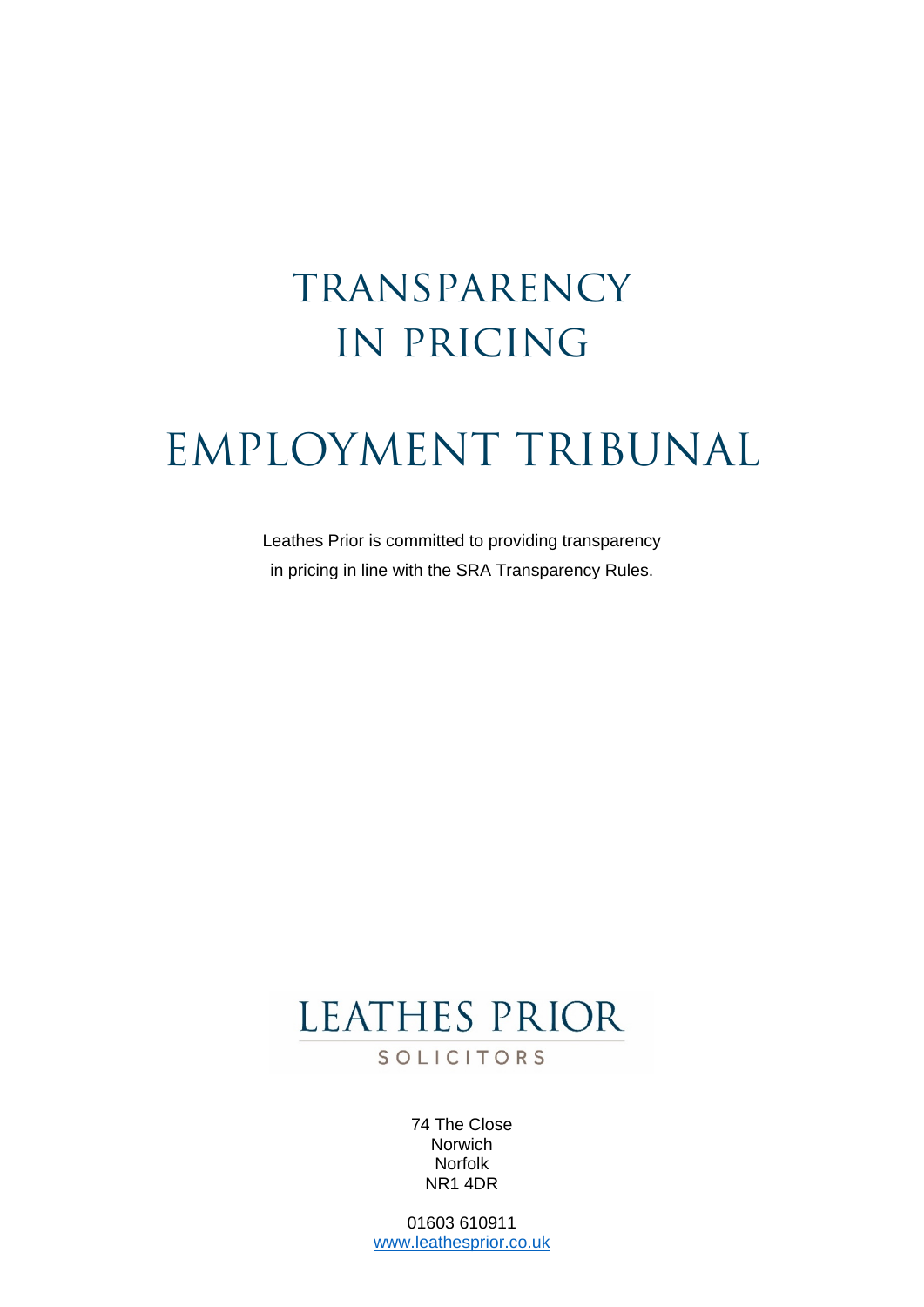### **EMPLOYMENT TRIBUNAL**

#### **Range of costs**

Leathes Prior's pricing for bringing and defending claims for unfair or wrongful dismissal at the Employment Tribunal (unless we have agreed differently with you) will be:

|              | £6,000 to £15,000 (excluding VAT) |
|--------------|-----------------------------------|
| Simple case: |                                   |
|              |                                   |

- 2. Medium complexity case: £15,000 to £30,000 (excluding VAT)
- 3. High complexity case: £30,000+ (excluding VAT)

Factors that could make a case more complex:

- 4. If it is necessary to make or defend applications to amend claims or to provide further information about an existing claim
- 5. Defending claims that are brought by litigants in person
- 6. Making or defending a costs application
- 7. Complex preliminary issues such as whether the claimant is disabled (if this is not agreed by the parties)
- 8. The number of witnesses and documents
- 9. If it is an automatic unfair dismissal claim e.g. if you are dismissed after blowing the whistle on your employer
- 10. Allegations of discrimination which are linked to the dismissal

Charges will be at the higher end of the scale of costs where the Tribunal Hearing is scheduled to last for more than one day (excluding VAT).

#### **Disbursements**

Disbursements are costs related to your matter that are payable to third parties, such as court fees. We handle the payment of the disbursements on your behalf to ensure a smoother process. In relation to Employment Tribunal proceedings, the likely disbursements might be:

- 1. Counsel Fees, which we estimate to be between £800 and £2,500 plus VAT per day (depending on experience of the advocate) for attending a Tribunal Hearing (including preparation).
- 2. Petrol expenses incurred travelling to and from the Tribunal Hearing (charged at 45 pence per mile) or, where appropriate, alternative travel costs such as train/taxi/plane fares.
- 3. For multi-day Tribunal Hearings out of the region, accommodation expenses incurred.

#### **Key stages**

The fees set out above cover all of the work in relation to the following key stages of a case including: